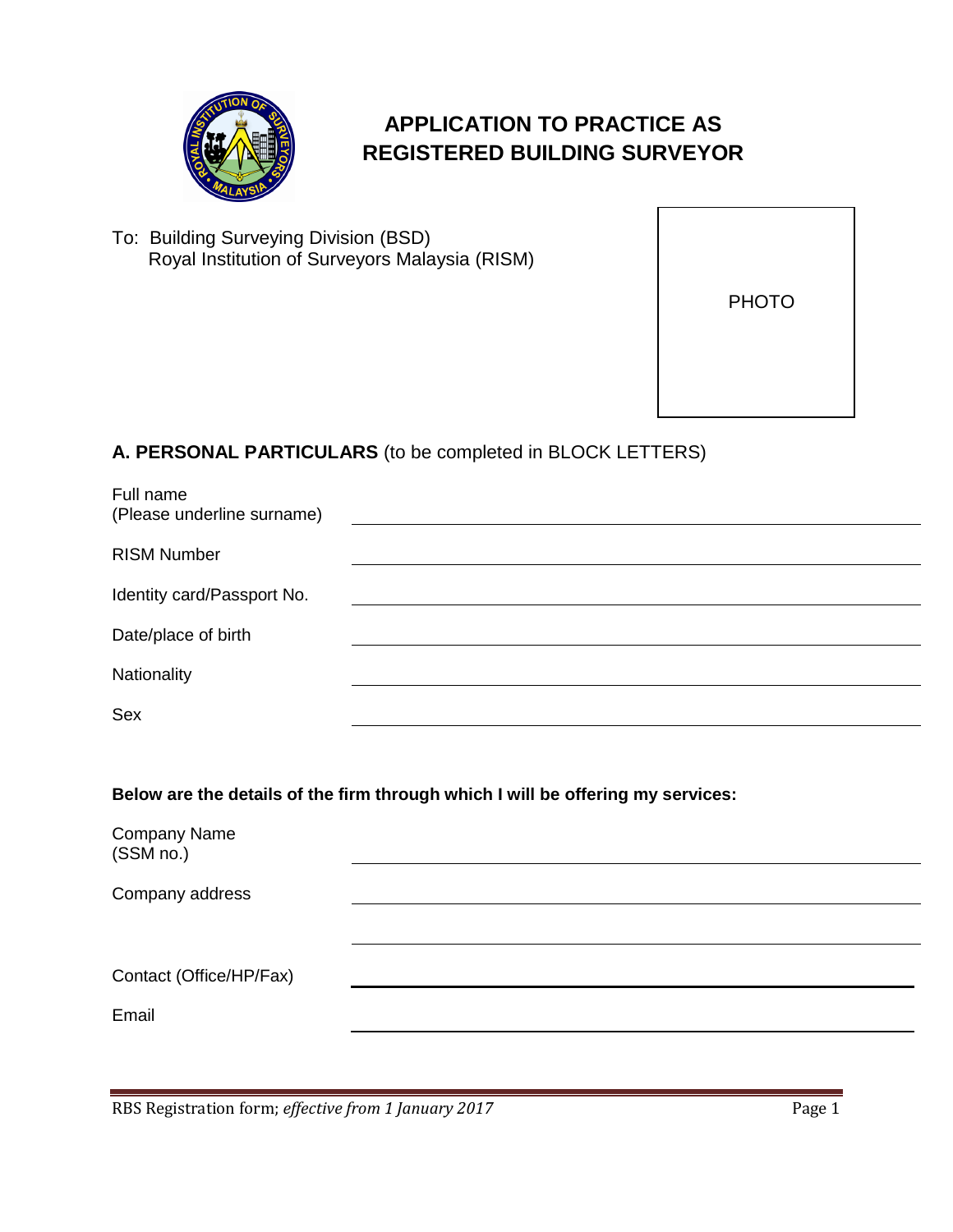## **B. QUALIFICATION**

(name in BLOCK LETTER)

Hereby apply to practice as Registered Building Surveyor and provide the following details for BSD approval as follows:

#### *Note: Application must be submitted together with a registration fee of RM 250.00*



I

List of courses as below *[Please complete this via BS iCPD system:<http://www.myrbs.com.my/login/> ]*

AND

SSM Certificate / Form 9 together with the Memorandum of Association

AND

Company Profile (Latest)

### **APPLICATION TO PRACTICE AS REGISTRED BUILDING SURVEYOR**

*Effective from 1 January 2017, the requirements for RBS application are as follows:*

- *i) BS Degree - Four (4) courses together with One (1) Special assignment*
- *ii) Non BS Degree - Four (4) courses together with Two (2) Special assignments*

| NO. | <b>LIST OF COURSES</b>                                                                             | <b>DATE ATTENDED</b> |
|-----|----------------------------------------------------------------------------------------------------|----------------------|
|     | Journey to Become a Registered Building Surveyor (or<br>equivalent to be approved by BSD)          |                      |
| 2   | CP BS101: Code of Practice for Building Inspection Report<br>(or equivalent to be approved by BSD) |                      |
| 3   | Section 85A, Act 133 (or equivalent to be approved by BSD)                                         |                      |
| 4   | BCA JKR [5 series – attend at least 1 session] (or equivalent<br>to be approved by BSD)            |                      |

*Note : Special assignment will be determined by the BSD*